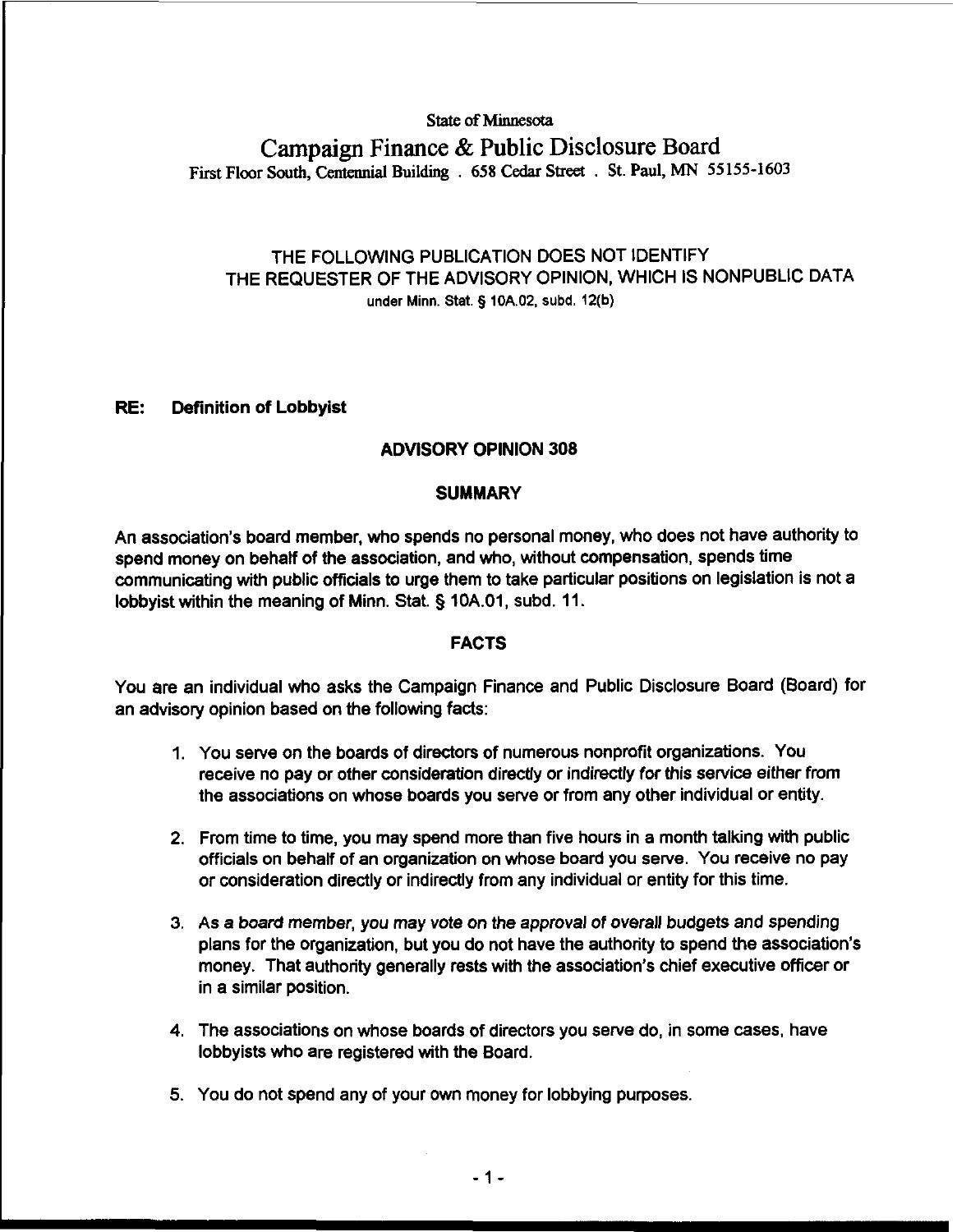#### **ISSUE**

Does an uncompensated member of the board of directors of an association become a lobbyist under Minn. Stat. **5** lOA.01, subd. 11, by spending more than five hours in a month communicating with public officials concerning the association's activities and concerns? Is the result different if the association is a lobbyist principal by virtue of having a paid lobbyist registered with the Board.

#### **OPINION**

The facts set forth in your request for this advisory opinion make it clear that none of the three threshold requirements for definition as a lobbyist applies. As long as those facts hold true, you are not required to register as a lobbyist with the Board.

In order to be defined as a lobbyist under Minn. Stat. **5** 10A.O1, subd. 11, one of the following must be true:

- 1. the person must be authorized to spend money on behalf of an association and must spend more than \$250 of the association's money for lobbying purposes in a calendar year;
- 2. the person must spend more than \$250 of the person's own money for lobbying purposes in a calendar year; or
- 3. the person, for pay or other consideration, must spend more than five hours in a month communicating or urging others to communicate with public officials for the purpose of influencing their action.

The fact that an association on whose board you serve may have a paid lobbyist and, thus, may be defined as a lobbyist principal, does not change the above result.

Issued: **2** - **dk** - **74** 

*C* 

Carolyn D. Rodriguez, Chair Campaign Finance and Public Disclosure Board